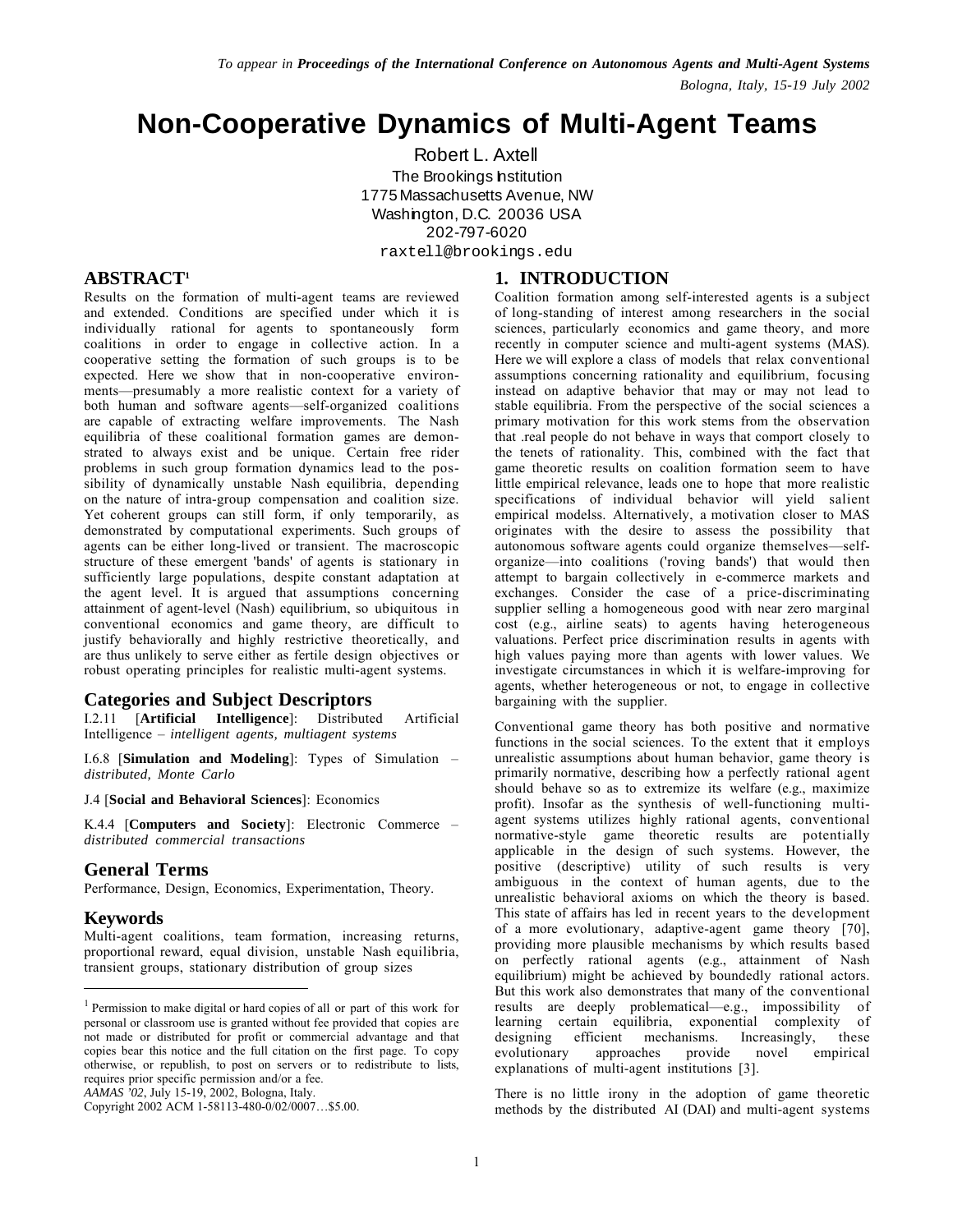*Bologna, Italy, 15-19 July 2002*

(MAS) communities. For within the social sciences there exists a group of 'early adopters' of MAS technology whose main goal is to use such systems precisely to circumvent the kinds of highly idealized and unrealistic assumptions that are conventional in game theory specifically and the formal social sciences generally (see [4, 26, 44] for additional background on the use of MAS in the social sciences).

The motivations for using game theory in MAS are clear enough, particularly as a tool for analysis of the performance of systems of self-interested agents [65]. What seems much more dubious is the adoption of the cognitively, behaviorally and socially narrow definition of 'agent' implicit in conventional game theory. This is especially ironic insofar as the structure and specification of software agents permits the kinds of adaptive, non-equilibrium behavior that are outside the norms of the theory.

In this paper we take a stand for a more evolutionary game theoretic formulation of coalition formation.<sup>2</sup> In particular, agents are postulated to be heterogeneous, boundedly rational, and capable of engaging in interactions outside of equilibrium. It will be argued that assuming micro-level (agent) equilibrium, as is the norm in conventional game theory [7, 8, 24], is highly restrictive theoretically and often false empirically. Similarly with rationality—while the purposiveness of human subjects is usually clear in experimental settings of both the cognitive science and behavioral economics varieties, there is also great evidence that people systematically depart from purely rational behavior. Of course, it is the restrictive nature of the equilibrium and rationality assumptions that are the primary basis for their widespread use, not their realism. Highly restrictive assumptions make it possible to deduce the properties of a model formally and to prove theorems. But the empirical relevance of such theorems are only as good as the assumptions upon which they are based.

Faced with models featuring full blown heterogeneous, boundedly rational actors interacting out of equilibrium, we invoke the technology of multi-agent systems to bypass the limits on pure analytical deduction, in effect using the computer as an engine of mechanical deduction. We answer a host of questions in this way, such as 'What kinds of aggregate phenomena exist when agents have such and such behavior?' and 'Which specifications of agent behaviors yield statistically indistinguishable behavior at the population level?'

In particular, this paper explores the dynamical formation of multi-agent teams, theoretically, computationally, and to a lesser extent empirically, while presenting some thoughts on the ultimate relevance of the results for the design and synthesis of well-functioning systems of agents in the service of practical ends. We find that heterogeneous agents who are purposive but sub-rational and who interact directly with one another away from equilibrium are capable of arranging themselves into groups or teams that have population-level statistics that closely resemble firms in actual industrial economies. It is demonstrated that each of the features of the micro-specification is necessary in order to obtain the main

 $\overline{a}$ 

results—homogeneous agents produce empirically unreasonable group size distributions, while the highly dynamic nature of the economic environment precludes fully rational agents from ever being able to deduce very much about the economy in which they live. It is then argued from sufficiency that since real human agents organize themselves into groups having such properties, and since we have discovered how to make artificial agents behave in this way, that this agent specification may constitute a useful starting point for understanding multi-agent teams that may spontaneously appear in real and artificial economic environments, and perhaps provide useful design guidelines for multi-agent organizations.

In the next section the general structure of this model is analyzed game theoretically. It is demonstrated that, depending on the intra-group compensation mechanism, for groups of any composition there is always a size above which the Nash equilibrium in the group is unstable to infinitessimal perturbations. This leads to a non-equilibrium theory of agent groups, studied computationally in section 3  $computationally$  in section  $3$ computationally. Section  $\vec{4}$  summarizes the main results and draws conclusions concerning general questions of the endogenous formation multi-agent groups.

# **2. A DYNAMICAL THEORY OF TEAMS**

Consider a group of agents who are collaborating to produce or buy a good or service. Each agent *i* has an endowment, *ei*, and a utility function,  $U^i$ , and contributes some amount,  $x_i$ , of its endowment to the team. Total contributions by team members amount to  $X = \sum x_i$ ;  $X_{-i} = X - x_i$ . The team uses these inputs to create or acquire output having value  $O(X)$ . In return for their contributions, agents receive compensation, either as some fraction of the output or as income derived from its sale. Compensation is a non-decreasing function of agent contribution, *xi*, meaning simply that increased contributions to production are not penalized. Agent utility is increasing in the amount of compensation and the quantity of endowment not contributed. The agents are heterogeneous with respect to their relative interest in compensation vs. maintenance of their endowment.

# **2.1 Compensation Proportional to Input**

Specifically, if each agent has Cobb-Douglas preferences for compensation and endowment, and if compensation is proportional to individual input, then utility can be written as

$$
U^{i}(x_{i};\theta_{i},e_{i},X_{-i}) = \left(\frac{x_{i}}{x_{i} + X_{-i}}Q(x_{i};X_{-i})\right)^{\theta_{i}}(e_{i} - x_{i})^{1-\theta_{i}}
$$
(1)

where  $\theta_i$  we shall term, heuristically, agent *i*'s 'preference for income.'

In order to understand how agents, whether fully rational or merely purposive, might behave in this economic environment, it is next necessary to specify the structure of production, i.e., how the various inputs are turned into output. Here we shall give production the character of increasing returns to scale—to total input—which can be motivated in at least two different ways.

The first argument for increasing returns simply rehearses this as the primary reason for the existence of teams or firms in the first place, i.e., two agents working together can achieve more

<sup>&</sup>lt;sup>2</sup> In this  $[16-20, 23, 43, 46, 47, 68]$  are closest in spirit, while more conventional approaches include [31, 37-41, 48, 51-53, 55, 57, 62, 63, 67].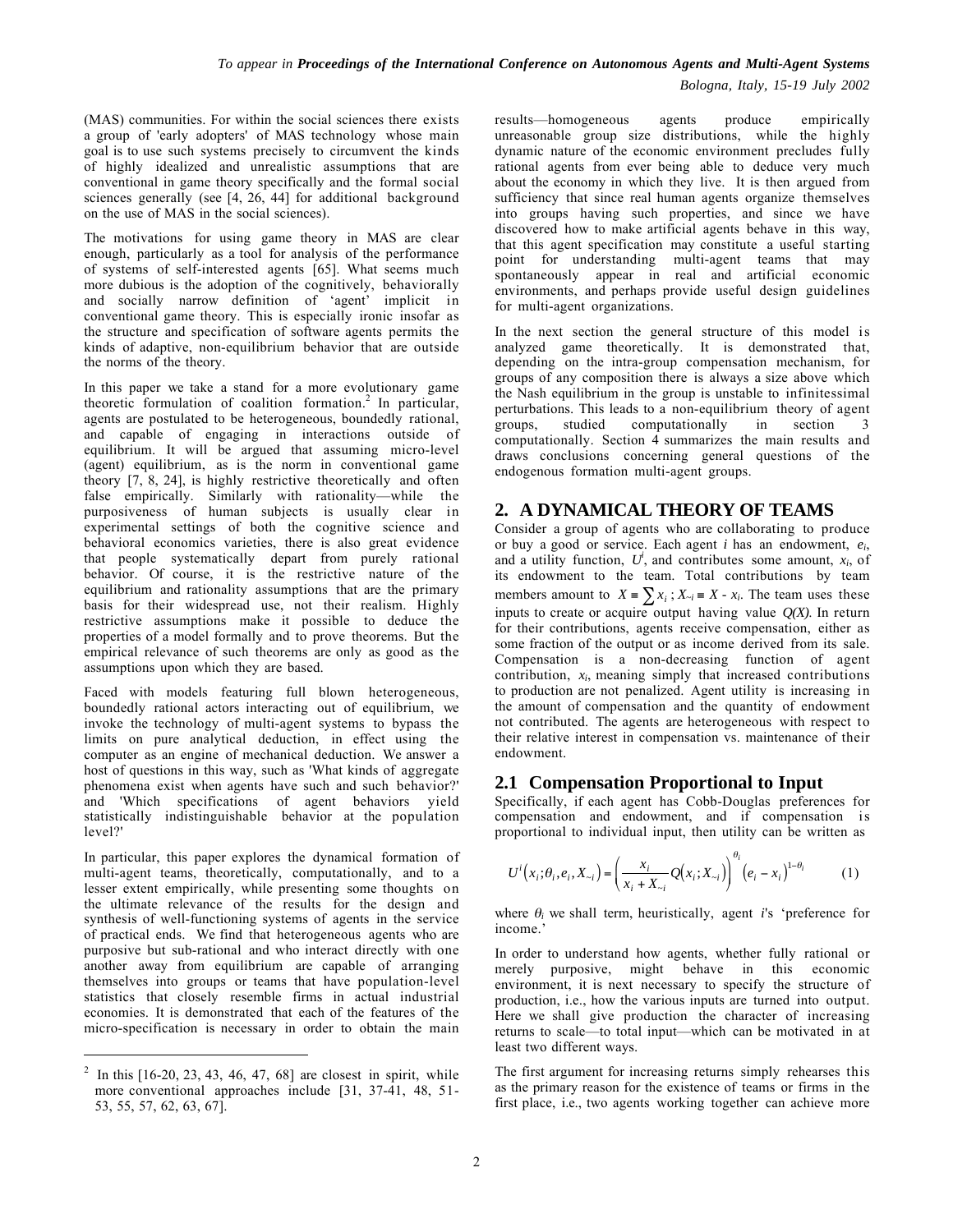than the sum of their efforts working alone [1, 11, 14, 15, 49, 50, 66, 69]. Formally, this amounts to  $Q(x_i + x_i) \ge Q(x_i) + Q(x_i)$ . A simple parameterization of this is  $Q(X) = aX^{\beta}$ , where  $\beta \ge 1$ and *a* is a constant of proportionality; the limiting case of  $\beta$  = 1 amounts to constant returns to scale.

A different motivation for increasing returns gets more inside the black box of technology and pricing and is closer to the motivation of our agents as software objects deployed in an e-commerce environment. Consider a homogeneous good being supplied in large quantity by a price-discriminating seller at heterogeneous prices. The seller is willing to give quantity discounts in order to increase revenue and keep its large capacity supply process in high utilization. Individual agents show up and bid to purchase the good, usually in relatively small quantities. Individuals bids are either accepted or not, meaning low bids may never transact, providing the supplier with a way to distinguish the high value bidders. Specifically, say that the seller prices the good inversely proportional to the quantity bid on, *q*, like  $q^{-(\beta-1)/\beta}$ . This is shown in figure 1 for various values of the parameter.



**Figure 1**: Dependence of price on quantity for various values of the parameter  $\beta$ 

The seller's revenue is then  $kq^{1/\beta}$ , where *k* is a constant of proportionality. If a group of agents were to bid  $X = kq^{1/\beta}$ , they would receive quantity  $Q(X) = aX^{\beta}$ , where  $a(k)$  is a constant. The is the bidding group's 'production function,' although it is perhaps somewhat unconventional to call it so.

These two distinct motivations yield the same function *Q(X).* Substituting this relation into the expression for utility yields

$$
U^{i}(x_{i};\theta_{i},e_{i},X_{-i},a,\beta) = (ax_{i}(x_{i} + X_{-i})^{\beta-1})^{\theta_{i}}(e_{i} - x_{i})^{1-\theta_{i}} (2)
$$

Purposive agents will seek to make contributions to production that increase their utilities. Rational agents are presumed to contribute exactly the amount that maximizes utility. Our assumption of non-cooperative behavior means that no binding side agreements are made between agents, that each is free to act in its own self-interest; for a cooperative approach to group formation see [35, 36].

#### *1.1.1 Nash Equilibrium Within a Team*

We will model agent behavior as intermediate between mere purposiveness, e.g., gradient-like groping for utility improvements, and full-blown rationality in which each agent must have an internal model of every other agent, etc. Rather, we will invoke a 'best reply' type of adjustment dynamic, as is

common in evolutionary game theory. Each agent knows its preferences and endowment, and the total team input in the previous period. It then uses this information to compute the best input in the next period, assuming that the overall input by its teammates will not change. That is, it computes

$$
x_i^* (\theta_i, e_i, X_{-i}, a, \beta) = \arg \max_{x_i} U^i (x_i; \theta_i, e_i, X_{-i}, a, \beta).
$$
 (3)

In the case of  $\beta = 2$ , use of elementary calculus reveals the optimal contribution to be

$$
x_i^* \left( \theta_i, e_i, X_{-i} \right) = \frac{2 \theta_i e_i - X_{-i} + \sqrt{4 \theta_i e_i X_{-i} \left( 1 + \theta_i \right) + \left( X_{-i} - 2 \theta_i e_i \right)^2}}{2 \left( 1 + \theta_i \right)} \tag{4}
$$

This expression is increasing in endowment and preference for income, and decreasing in the contributions of the other agents. That is, as other members of the team contribute more, the best response is to contribute less; this is shown graphically in figure 2.



**Figure 2**: Dependence of optimal input on the contributions of other team members; agent *i*'s endowment is 100

The agent doing so takes advantage of the others' efforts and by virtue of increasing returns can increase its individual welfare by saving some of its input. Thus there is an essential tension between cooperating for the good of the team and freeriding [12, 34]. In the limit as  $X_{-i} \rightarrow \infty$ , the optimal input level is simply  $\theta_i e_i$ .

#### *1.1.1.1 Existence and Uniqueness of Equilibrium*

For the input adjustment mechanism given by the previous expression, it can be shown that a unique Nash equilibrium exists. This is a direct consequence of the contraction mapping theorem. Since individual input levels are monotone decreasing in the team input<sup>3</sup>, and thus decreasing in the inputs of all other agents, iterating equation (4) converges geometrically to a fixed point, which is necessarily unique. Thus, any group of agents having any composition will always have a Nash equilibrium in inputs from its members. No agent must know, *a priori*, what the Nash equilibrium of its group is, but by each agent making stepwise improvements in its input there results a Nash equilibrium.

 $\overline{a}$ 

<sup>&</sup>lt;sup>3</sup> This will be made more precise in the next section.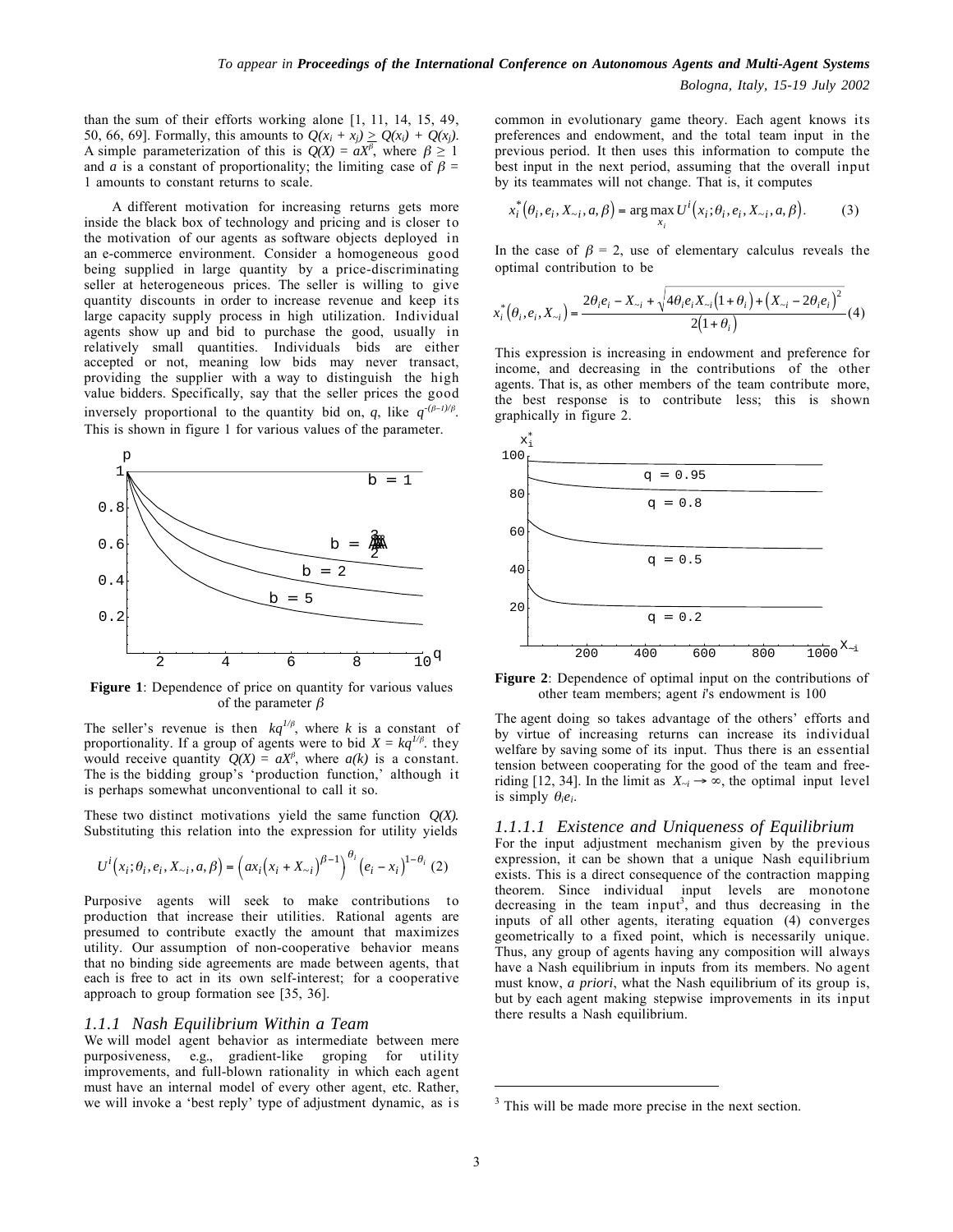It can also be shown that agents under-contribute input at the Nash equilibrium in comparison to the Pareto optimal inputs [33]. It is easiest to see this with homogeneous agents.

#### *1.1.1.2 Identical Agents*

Here we consider that each agent has the same endowment, *e*, and preferences,  $\theta$ , and that there are *N* agents in the group. In this situation we substitute  $(N-1)x$  for  $X_{-i}$  into (4) and solve for *x*, yielding

$$
x^{Nash}(\theta, e, N) = \frac{\theta e(N+1)}{N+\theta}.
$$
 (5)

This Nash equilibrium is symmetric, i.e., like agents behave identically. Now it is easy to see that in the limit of infinite group size the Nash effort level is θ*e*.

If instead we substitute  $(N-1)x = X_{-i}$  into (3) and then maximize utlity we obtain the symmetric<sup>4</sup> Pareto optimal input contribution levels of

$$
x^{Pareto}(\theta, e) = \frac{2\theta e}{1+\theta}.
$$
 (6)

It is not hard to show that the Pareto optimal inputs are always larger than the Nash levels, and tedious but demonstrable that agent welfare is greater for inputs given by (6) versus those produced by (5). However, Pareto input levels are not individually-rational—if a group is placed in any Pareto optimal configuration, each agent finds it welfare-improving to unilaterally reduce its contribution until the Nash level obtains.

#### *1.1.2 Stability of Nash Equilibrium*

Despite the ostensibly strong result regarding the existence and uniqueness of Nash equilibria in any group, and that this can be achieved via best reply type dynamics, it remains to be shown that such results are robust to a variety of perturbations, e.g., noise. This is possible in the present case due to the continuous nature of the action space involved.

Let us first be explicit about how input is adjusted:

$$
x_i^{t+1}(\theta_i, e_i, X_{-i}^t) = \frac{2\theta_i e_i - X_{-i}^t + \sqrt{4\theta_i e_i X_{-i}^t (1+\theta_i) + (X_{-i}^t - 2\theta_i e_i)^2}}{2(1+\theta_i)}
$$

To assess the stability of this system the Jacobian matrix must be computed and its eigenvalues determined. This calculation is straightforward, yielding for  $i \neq j$ ,

$$
\frac{\partial x_i^*}{\partial x_j}\Bigg|_{X_j = x_j^*} = \frac{-1 + \frac{X_{\sim i} + 2\theta_i^2 e_i}{\sqrt{4\theta_i e_i X_{\sim i} (1 + \theta_i) + (X_{\sim i} - 2\theta_i e_i)^2}}}{2(1 + \theta_i)},
$$

while the entry is 0 for  $i = j$ . Clearly each of these is negative. Now, given that the rows of the Jacobian are identical, the dominant eigenvalue is just (*N*-1) the smallest (most negative) entry. It can be shown that

 $\overline{a}$ 

$$
\lim_{N \to \infty} (N-1) \frac{\partial x_i^*}{\partial x_j} = 0
$$

meaning that the Nash equilibria are always stable.

## **1.2 Proportional Reward + Equal Shares**

In most team production environments it is usually either difficult or impossible to accurately assess individual contributions to production in a timely manner [22, 25, 27, 58, 64]. Imagine a baseball or soccer (football) team, for which certain statistics are kept—runs batted in, batting average with men in scoring position, or goals scored/game—but for which it is not generally possible to disaggregate the final outcome—games won—into purely individual contributions.

Even in the case of multi-agent bidding on a homogeneous good, there may be costs at the group level that serve to reduce overall consumable output, leading to non-trivial cost allocation problems, e.g., should the overhead be allocated according to equal shares or in proportion to inputs?

Such considerations lead us to view the previous subsections compensation function to be a very special case, and one wonders how the introduction of more realistic features will alter the results. To accomplish this we specify that overall compensation in any particular group will be a linear combination of proportional reward and equal shares. This results in agent utility having the form

$$
U^{i}(x_{i};\theta_{i},e_{i},X_{\sim i},N,\alpha) = \left[ \left( \frac{\alpha x_{i}}{x_{i} + X_{\sim i}} + \frac{1-\alpha}{N} \right) Q(x_{i};X_{\sim i}) \right]^{\theta_{i}} (e_{i} - x_{i})^{1-\theta_{i}}
$$

where  $\alpha$  specifies the specific mixture of compensation. Substituting the increasing returns production function gives

$$
U^{i}(x_{i}; \theta_{i}, e_{i}, X_{\sim i}, N, a) = \left[\alpha x_{i}(x_{i} + X_{\sim i}) + (1 - \alpha) \frac{(x_{i} + X_{\sim i})^{2}}{N}\right]^{\theta_{i}} (e_{i} - x_{i})^{1 - \theta_{i}}
$$

#### *1.1.1 Nash Equilibrium Within a Team*

We solve for Nash equilibrium as before, with each agent taking the other agents' inputs as given. This yields the following rather unwieldly expression:

$$
x_i^* \left(\theta_i, e_i, X_{\sim i}, \alpha\right) = \frac{1}{2\lambda \left(1 + \theta_i\right)} \left\{2\theta_i e_i \lambda - X_{\sim i} \left(\lambda + 1 - \alpha\right) + \sqrt{\left[X_{\sim i} \mu - 2\lambda \theta_i e_i\right]^2 + 4\lambda X_{\sim i} \left(1 + \theta_i\right) \left[\theta_i e_i \mu + X_{\sim i} \left(1 - \alpha\right) \left(1 - \theta_i\right)\right]}\right\}
$$

where  $\lambda = 1 + \alpha(N - 1)$  and  $\mu = \lambda + 1 - \alpha$ . Next we show graphically how the optimal effort level depends on other agent effort. Figure 3 is directly analogous to figure 2 above, with an equal mixture of the two compensation systems, i.e.,  $\alpha$  $= 1/2$ .

<sup>4</sup> There are other, asymmetric Pareto optimal configurations as well.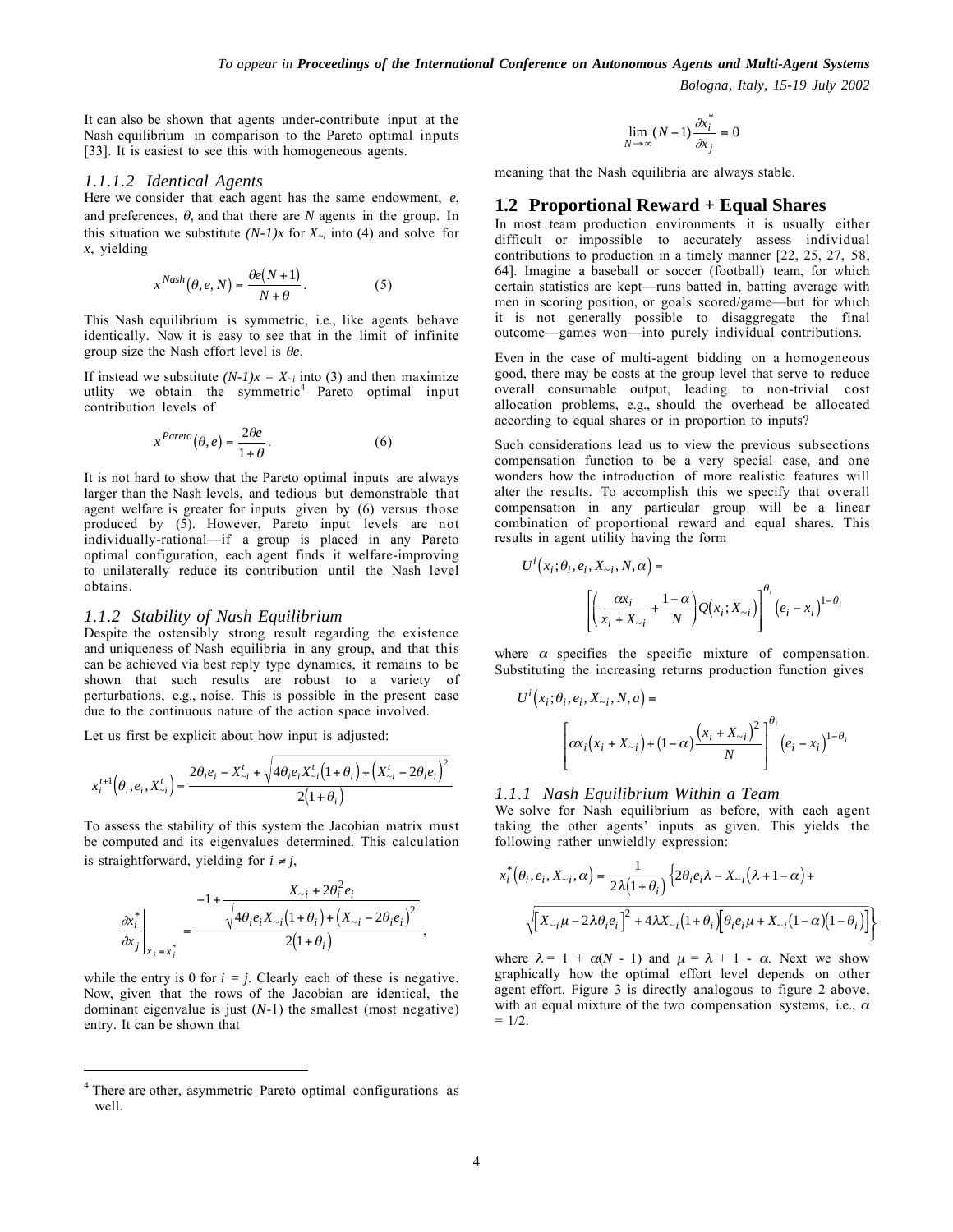

**Figure 3**: Dependence of optimal input on the contributions of other team members; agent *i*'s endowment is 100 and  $N = 10$ 

The fact that each of the lines in figure 3 has negative slope, while the analogous lines plateau in figure 2, means that agents with this compensation will always have a tendency to free ride as their group size grows.

#### *1.1.1.1 Existence and Uniqueness of Equilibrium*

As in the previous case, the general character of equilibrium can be easily obtained through the contraction mapping theorem, guaranteeing that in any group the adjustment dynamics will quickly (geometrically) converge to the unique Nash equilibrium configuration.

#### *1.1.1.2 Identical Agents*

For a homogeneous agent population, substituting *(N-1)x* for  $X_{-i}$  leads to the following symmetric Nash equilibrium:

$$
x^{Nash}(\theta, e, N, \alpha) = \frac{\theta e(\lambda + 1)}{N + \theta(\lambda + 1 - N)}
$$

Note that in the case of  $\alpha = 1$ , which implies  $\lambda = N$ , the previous result on identical agents is recovered. The symmetric Pareto optimal solutions are the same as before, and again involve more effort than the Nash configuration while not being individually-rational:

#### *1.1.2 Stability of Nash Equilibrium*

It can be shown that for any distribution of agent types in a group there exists a maximum group size beyond which individual agent contribution adjustment dynamics are dynamically unstable. That is, if a group is larger than its maximum stable size, any perturbation of the Nash level of contributions leads to a series of individual adjustments on the part of all the agents that has no rest point. To say this yet another way, the Nash equilibrium exists in such circumstances but it is unstable.

As before, compute the eigenvalues of the Jacobian matrix by differentiating the expression for Nash input level with respect to other agent input. This gives a very complicated result but one for which it can be shown that

$$
\lim_{N\to\infty}\frac{\partial x_i^*}{\partial x_j}<0\,.
$$

Therefore, for large enough *N* the dominant eigenvalue will be less than –1 and the Nash equilibrium unstable. So there exists a maximum stable group size,  $N^{max}$ , such that for  $N > N^{max}$  the group is dynamically unstable to infinitesimal perturbations.<sup>5</sup> The stability boundary is shown in figure 4 for various  $\alpha$ .



**Figure 4**: Stability diagram for mixed compensation, various  $\alpha$ ; region below and to curves represent stable group sizes

Conceptually, the existence of unstable Nash equilibria means simply that the behavior of the agents in the model is not static. Rather, the agents rearrange themselves into some configuration that may possess stationary aggregate behavior, even though the individual agents are perpetually adjusting their behavior, adapting to new circumstances [30]. Unfortunately, it is very difficult to analyze such intrinsically transient circumstances analytically. At least one reason for the pervasive focus of conventional game theory on static (Nash) equilibria is certainly due to the mathematical difficulties surrounding the systematic analysis of dynamical models. While game theoretic models having non-static solutions—sometimes called equilibria, although this terminology is certainly problematical—have been around for a long time (e.g., [56], [28]), today there is no generally applicable solution concept for them [59, 60].

#### **3. REALIZATIONS WITH AGENTS**

Since the Nash equilibria in this model are dynamically unstable, explication of the comparative statics of such equilibria is not informative. However, because the overall system of agents is highly nonlinear, it is also not the case that the unstable group dynamics 'blows up' in the sense that some quantity or another accelerates out toward infinity. Rather, in the same way that a fluid flow arranges itself into eddies as it moves into the turbulent regime, becoming irregular at the microscopic level while possessing stationary macroscopic statistics, the population of agents will arrange itself into self-organized groups that persist for some time before declining and ultimately exiting. But what are the characteristics of these endogenously formed groups?

Mathematical analysis of these transiently-lived groups is surely very difficult. Instead, we study this with a multi-agent system. Each agent has a Cobb-Douglas utility function and starts life working alone, as a singleton. Then each period each agent has an equal probability of awakening, in which case it recomputes its best input level for the following period, taking last period's behavior as given. It also selects a team at

 $\overline{a}$ 

<sup>5</sup> Another model of organizations on the edge of stability is [42].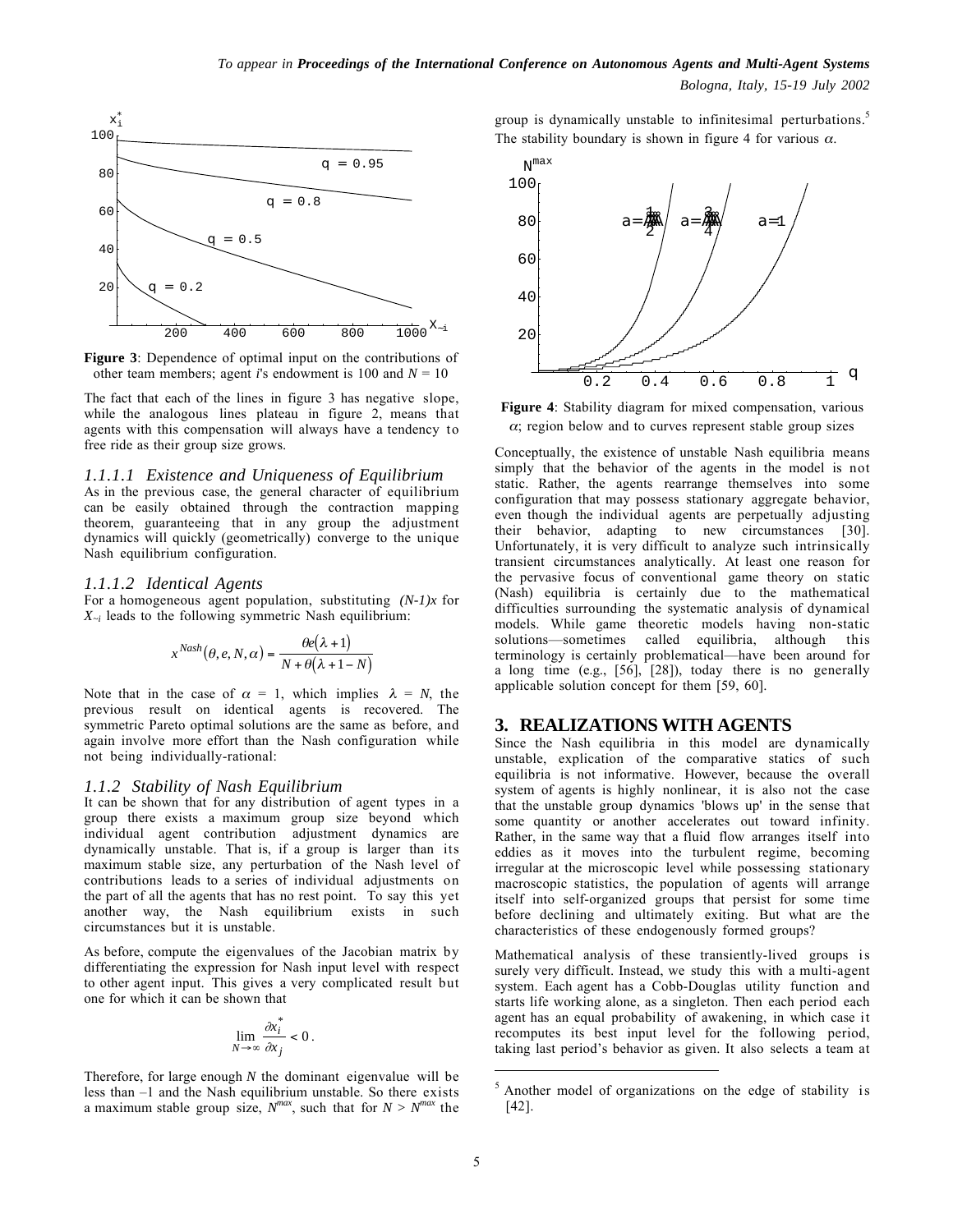*Bologna, Italy, 15-19 July 2002*

random and considers how much utility it would derive from working there at its best effort level, and then chooses the option yielding the most utility overall [21]. The base case parameterization of the model is shown in Table 1.

**Table 1.** Base case configuration of the MAS implementation of the team formation model

| <b>Parameter</b> | Value            |
|------------------|------------------|
| $\overline{a}$   |                  |
| β                | 2                |
| A                | 10 <sup>6</sup>  |
| $\theta_i$       | Uniform $(0, 1)$ |
| $e_i$            |                  |

After an initial transient epoch, the model enters into a stationary configuration in which, at the population level there result stationary distributions of agent input levels and utilities, group sizes and lifetimes, as well as group growth rates and related statistical measures. This aggregate level stationarity occurs despite constant flux and adaptation at the agent level. Some of these statistics are summarized presently.

No group is stable in this model, since agents can join any team where they can derive more utility, and successful teams grow beyond their stable size, However, there is a relatively smooth distribution of group lifetimes, as shown in figure 5.



**Figure 5**: Stationary distribution of group lifetimes realized

The distribution of groups by size in the model is highly skewed, closely following a power law distribution having slope of –1 in doubly log coordinates, as depicted in figure 6.



**Figure 6**: Stationary distribution of group size realized

The *qualitative* nature of these results is robust to alternative parametric specifications of the model, although the *quantitative* character does depend on specific parameters.

The fact that this model closely reproduces many of the features of business firm data is perhaps its best defense. However, having said this, the fact that the model utilizes boundedly rational agents and is intrinsically out of equilibrium places it at odds with conventional game theory. If the model yielded only theoretical propositions having unknown empirical relevance then it would seem that the 'burden of proof' would be to further demonstrate the value of departing from convention. However, insofar as the model is grounded empirically the 'burden' seems shifted onto those who would defend static equilibria and hyper-rationality.

# **4. SUMMARY AND CONCLUSIONS**

A dynamical theory of endogenous team formation and evolution has been described. Conventional game theory is ill-suited to studying the kinds of meta-stable structures that emerge and transiently survive in this model. MAS realizations of the full transient structure of this model yield interesting stationary structures and behavioral regularities at the aggregate level. Given that these aggregate properties are closely related to empirical properties of firms, we have argued that to limit the focus of one's analysis to equilibria, while certainly augmenting the mathematical tractability, is both highly restrictive and unrealistic, and likely to render the resulting models empirically false and operationally brittle.

The model of team formation has recently been extended to the context of city sizes [6], another topic for which there is extensive empirical data to use as a target of our modelbuilding. Giving each firm a location, we stipulate that agents who team up must all occupy the same location. Then, when an agent moves to another location it must migrate physically to the new firm's location. Lastly, when an agent starts up a new firm it stays with high probability in its present location, but with some small probability it selects a new location at random. This simple re-specification of the firm formation model is sufficient to yield a Zipf distribution of agent and firm agglomerations over space. As is well known, the Zipf distribution describes the size distribution of cities in most industrial countries. This model is the first microeconomic model to plausibly yield the Zipf distribution. Once again, an intrinsically dynamical model succeeds where microeconomic equilibrium models have failed.

While there is no coherent solution 'concept' for dynamical situations in conventional game theory, it is also true that there is no prohibition from investigating games in which equilibrium solutions are never realized. For the purposes of positive political economy studied above, we use a MAS to resolve the dynamical behavior, in which there is perpetual flux and adjustment at the micro level while stationary aggregate performance obtains. To limit a game theoretic analysis to merely Nash equilibrium is to severely circumscribe the range of applicability of this otherwise fertile theory. To base the analysis of multi-agent systems on conventional game theory is to so restrict the possible vocabulary of analysis as to impoverish the design of systems. Why cannot groups of agents spontaneously band together on the Internet to form a multiagent coalition for purposes of, for example, extracting better pricing from a product supplier? Or would not a self-organized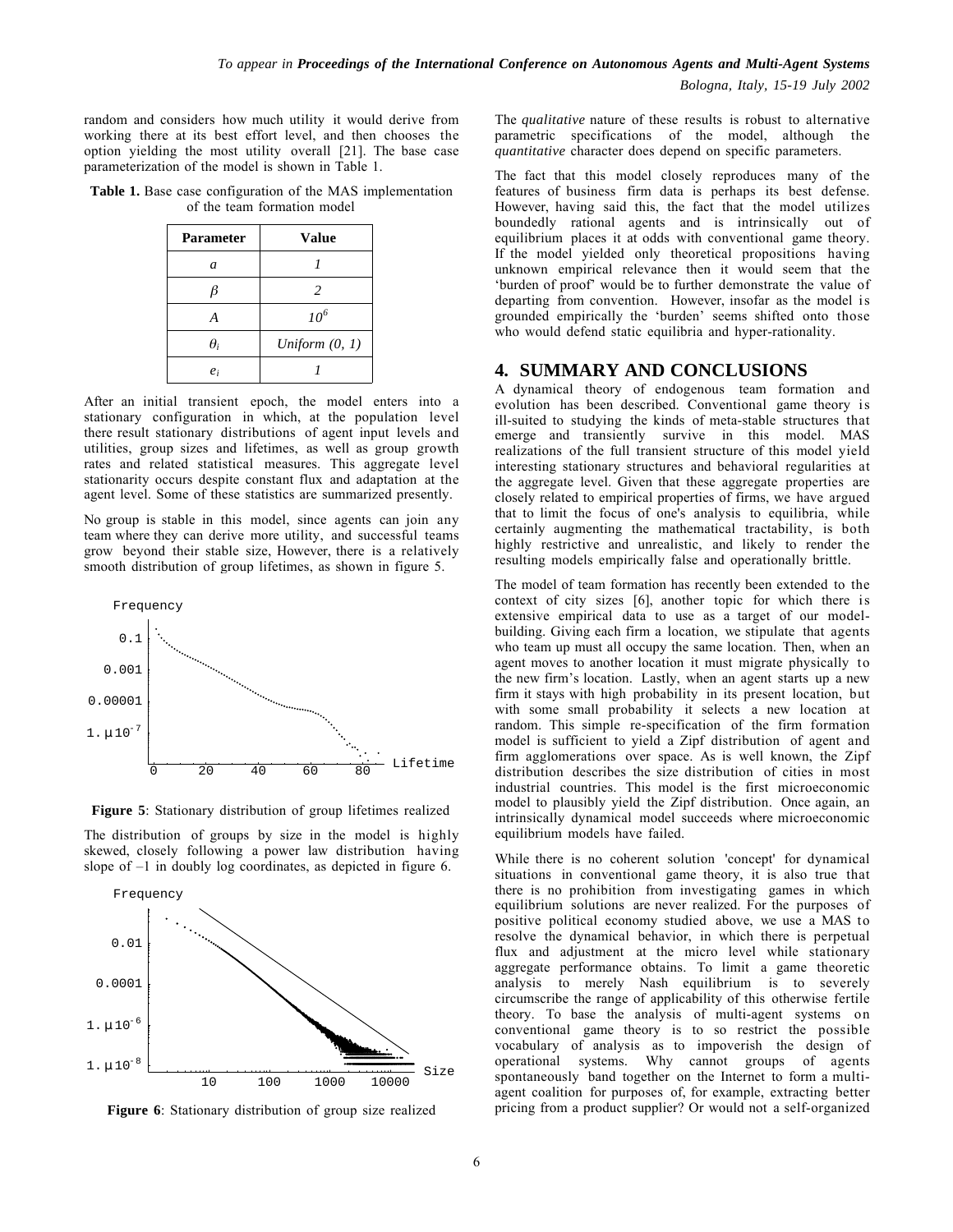team of autonomous agents make a far more robust line of attack against invaders than would a single strong but potentially brittle agent? In the end, as Simon's critique [61] of Rubinstein makes clear, progress in the positive social sciences can only be had, ultimately, from empirical work, no matter how beautiful is one's mathematical theory.

### **5. ACKNOWLEDGMENTS**

Thanks are due the John D. and Catherine T. MacArthur Foundation, the National Science Foundation (IIS-9820872), and the Alex C. Walker Foundation for financial support. Comments from Blake LeBaron and H. Peyton Young are gratefully appreciated.

## **6. REFERENCES**

- [1] Alchian, A.A. and H. Demsetz. 1972. "Production, Information Costs, and Economic Organization." *Am. Econ. Rev., 62*: 777-795.
- [2] Arthur, W.B., S. Durlauf, D. Lane, eds. 1997. *The Economy as an Evolving Complex System, Volume II*: Addison-Wesley: N.Y.
- [3] Axtell, R.L. 1999. "The Emergence of Firms in a Population of Agents." Working paper 99-03-019. Santa Fe Institute: Santa Fe, New Mexico. Available at www.brook.edu/es/dynamics/papers.
- [4] Axtell, R.L. 2000. "Why Agents?" In Sallach et al., eds. Argonne National Laboratory: Chicago, Illinois.
- [5] Axtell, R.L. 2001. Zipf Distribution of U.S. Firm Sizes. *Science, 293*: 1818-1820.
- [6] Axtell, R.L. and R. Florida. 2000. "The Evolution of Cities: A Microeconomic Explanation of Zipf's Law." Working paper. The Brookings Institution and Carnegie Mellon University.
- [7] Binmore, K.G. 1987. "Modeling Rational Players, Part I." *Economics and Philosophy*, *3*: 179-214.
- [8] ———. 1988. "Modeling Rational Players, Part II." *Economics and Philosophy*, *4*: 9-55.
- [9] Blume, L.E. and D. Easley. 1998. "Optimality and Natural Selection in Markets." Working paper #98-09-082. Santa Fe Institute: Santa Fe, N.M.
- [10] Bolton, P. and M. Dewatripont. 1994. "The Firm as a Communication Network." *Q.J.E.*, *109*: 809-839.
- [11] Buchanan, J.M. and Y.J. Yoon. 1994. *The Return to Increasing Returns*. U. Michigan Press: Ann Arbor, Mich.
- [12] Canning, D. 1995. "Evolution of Group Cooperation through Inter-Group Conflict." Working Paper. Department of Economics, Queens University of Belfast, Northern Ireland.
- [13] Castelfranchi, C. and J.-P. Müller, editors. 1993. *From Reaction to Cognition*. Proceedings of the Fifth European Workshop on Modeling Autonomous Agents in a Multi-Agent World (MAAMAW). Springer-Verlag: N.Y.
- [14] Coase, R. 1937. "The Nature of the Firm." *Economica, n.s., 4:* 386-405.
- [15] Colander, D.C. and H. Landreth. 1999. "Increasing Returns: Who, If Anyone, Deserves Credit for

Reintroducing It into Economics?" Paper presented at the American Economic Association meetings, New York.

- [16] DeCanio, S.J. and W.E. Watkins. 1998. "Information Processing and Organizational Structure." *JEBO, 36*: 275- 294.
- [17] DeVany, A. 1993a. "Edgeworth and the Traveling Salesman: The Complexity of Coalition Structures. Working paper. Department of Economics, University of California, Irvine.
- [18] ———. 1993b. "Hard Cores and Soft Cores: Evolving Coalitions, Edgeworth and the Boltzmann Machine.' Working paper. Department of Economics, University of California, Irvine.
- [19] --------. 1993c. "Information, Bounded Rationality, and the Complexity of Economic Organization." Working paper. Department of Economics, University of California, Irvine.
- [20] ———. 1996. "The Emergence and Evolution of Self-Organized Coalitions." In Gilli, ed.
- [21] Dong, Xioa-yuan and G. Dow. 1993a. "Does Free Exit Reduce Shirking in Production Teams?" *Journal of Comparative Economics, 17*: 472-484.
- [22] ——— and ———. 1993b. "Mutual Monitoring in Production Teams." *Journal of Political Economy*.
- [23] Dow, G. 1990. "The Organization as an Adaptive Network." *J. Econ. Beh. and Org.*, *14*: 159-185.
- [24] Dresher, M., L.S. Shapley, and A.W. Tucker. 1964. Advances in Game theory. Annals of Mathematical Studies, No.52. Princeton University Press: Princeton, N.J.
- [25] Encinosa, W.E., M. Gaynor, and J.B. Rebitzer. 1997. "The Sociology of Groups and the Economics of Incentives: Theory and Evidence on Compensation Systems." Working paper.
- [26] Epstein, J.M. and R. Axtell. 1996. Growing Artificial Societies: Social Science from the Bottom Up. The Brookings Institution Press/MIT Press: Washington, D.C./Cambridge, Mass.
- [27] Farrell, J. and S. Scotchmer. 1988. "Partnerships." *Quarterly Journal of Economics*, *103* (2): 279-297.
- [28] Gilboa, I. and A. Matsui. 1991. "Social Stability and Equilibrium." *Econometrica*, *59* (3): 859-867.
- [29] Gilli, M. 1996. *Computational Economic Systems: Models, Methods and Econometrics*. Kluwer Pub.: Boston, Mass.
- [30] Glance, N.S., T. Hogg, and B.A. Huberman. 1997. "Training and Turnover in the Evolution of Organizations." *Org. Sci., 8*: 84-96.
- [31] Hart, S. and M. Kurz. 1983. "Endogenous Formation of Coalitions." *Econometrica*, *51*: 1047-1064.
- [32] Holler, M.J., ed. 1984. *Coalitions and Collective Action*. Physica-Verlag: Wuerzburg, Vienna, Austria.
- [33] Holmstrom, B. 1982. "Moral Hazard in Teams." Bell Journal of Economics, 13: 324-340.